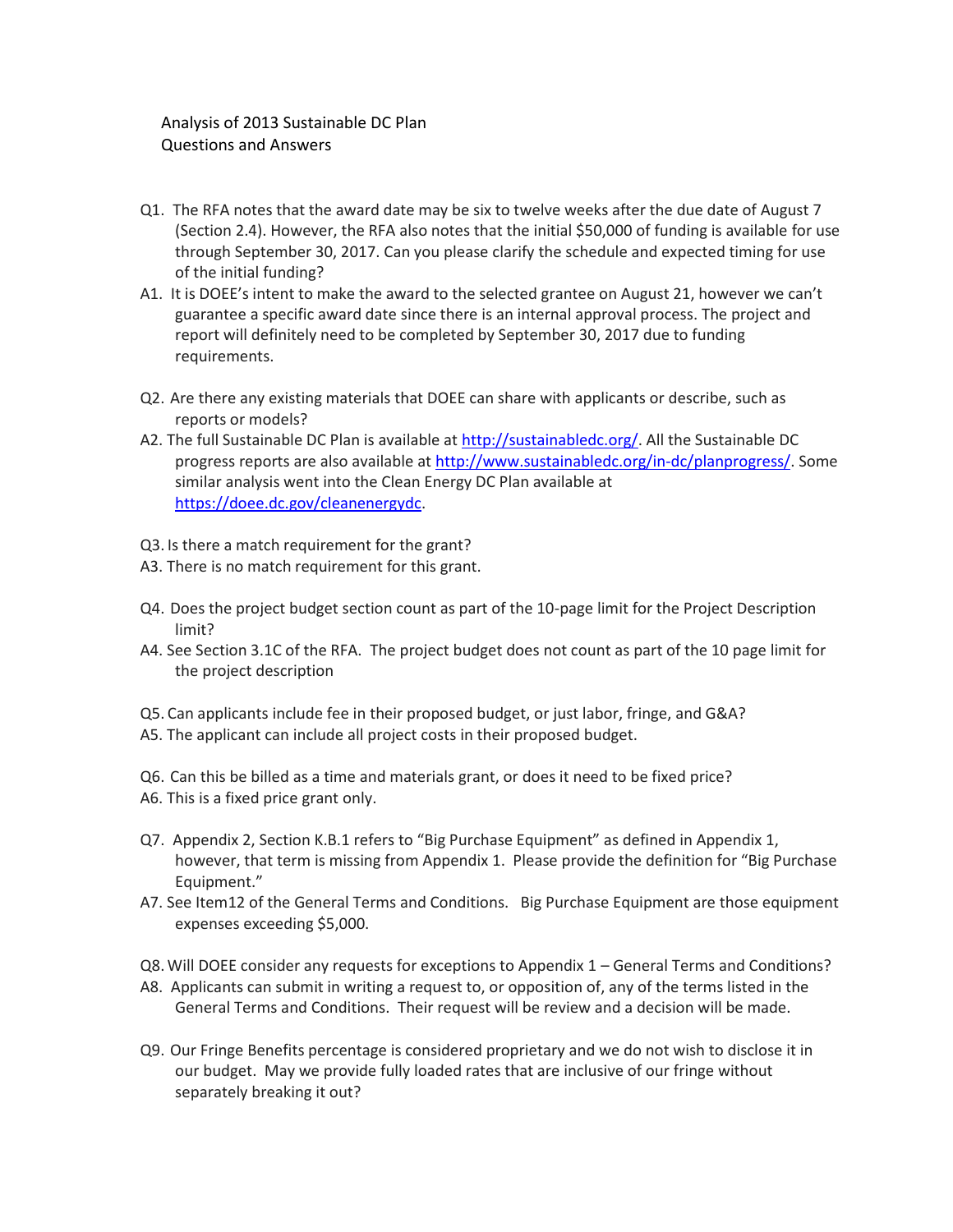- A9. You may indicate in the project budget a line item as 'salary + fringe'. However, if your organization is selected as a grantee, the invoices will have to include supporting documentation for both.
- Q10. Is a spreadsheet of the 143 actions and 31 targets available to applicants?
- A10. There is no spread sheet readily available however this information can be found at the Attachment called SDC Actions and Targets.
- Q11.Does the Department have a list of organizations interested in partnering on a response to this RFA?
- A11. DOEE does not retain a list of organizations interested in partnering to any of our notices of funding available
- Q12. We are investigating a partnership with an organization that was on the Sustainable DC Plan production team. Can you confirm their earlier work does not create a conflict of interest for this application? I have not found anything in the RFP to indicate one exists but thought it wise to have confirmation.
- A12. A partnership with an organization participating on the original Sustainable DC Plan team does not create a conflict of interest for this application.
- Q13. The RFP appears to give conflicting instructions regarding development of a Work Plan. Section 3.3 on page 14 requests a proposed work plan while Section 7.3 on page 21 notes the Work Plan will be an early and collaboratively developed project output.
- A13. Bidders should submit a high level work plan that illustrates their ability to accomplish the work within the grant period (before September 30, 2017). The selected entity will work collaboratively with DOEE to create a more detailed work plan.
- Q14. Is the selection of targets listed on page 20 intended to indicate priorities for the analysis? We also noted the RFA describes the project goals largely in terms of environmental outcomes, which would suggest a primary focus on environmental targets.
- A14.The targets on page 20 are meant to be illustrative only. The full list of targets, goals, and actions are available as an attachment (SDC Actions and Targets) at https://doee.dc.gov/node/1260446. While many of the plan goals and targets are environmental in nature, there are also economic and equity-focused targets and goals as well.
- Q15. The RFA and Q&A responses offer conflicting indications of the degree to which the project must be complete by 9/30/17. If an extension into FY2018 is granted, will the 9/30 date still represent a firm deadline for any deliverables? Do you anticipate knowing whether a contract extension is possible upon project commencement in late August? In short, we are trying to understand the potential likelihood of the entire scope needing to be completed for \$50,000 between August 21 and Sept 30.
- A15. The deadline for the work described in the RFA is September 30, 2017. If funding is approved, there may be additional work after 10/1/2017, but the entire scope of this RFA must be completed by September 30, 2017.
- Q16.I noticed the scope of the Sustainable DC Plan is broad. Do you prefer teams with broad experience such as a partnership of multiple organizations?